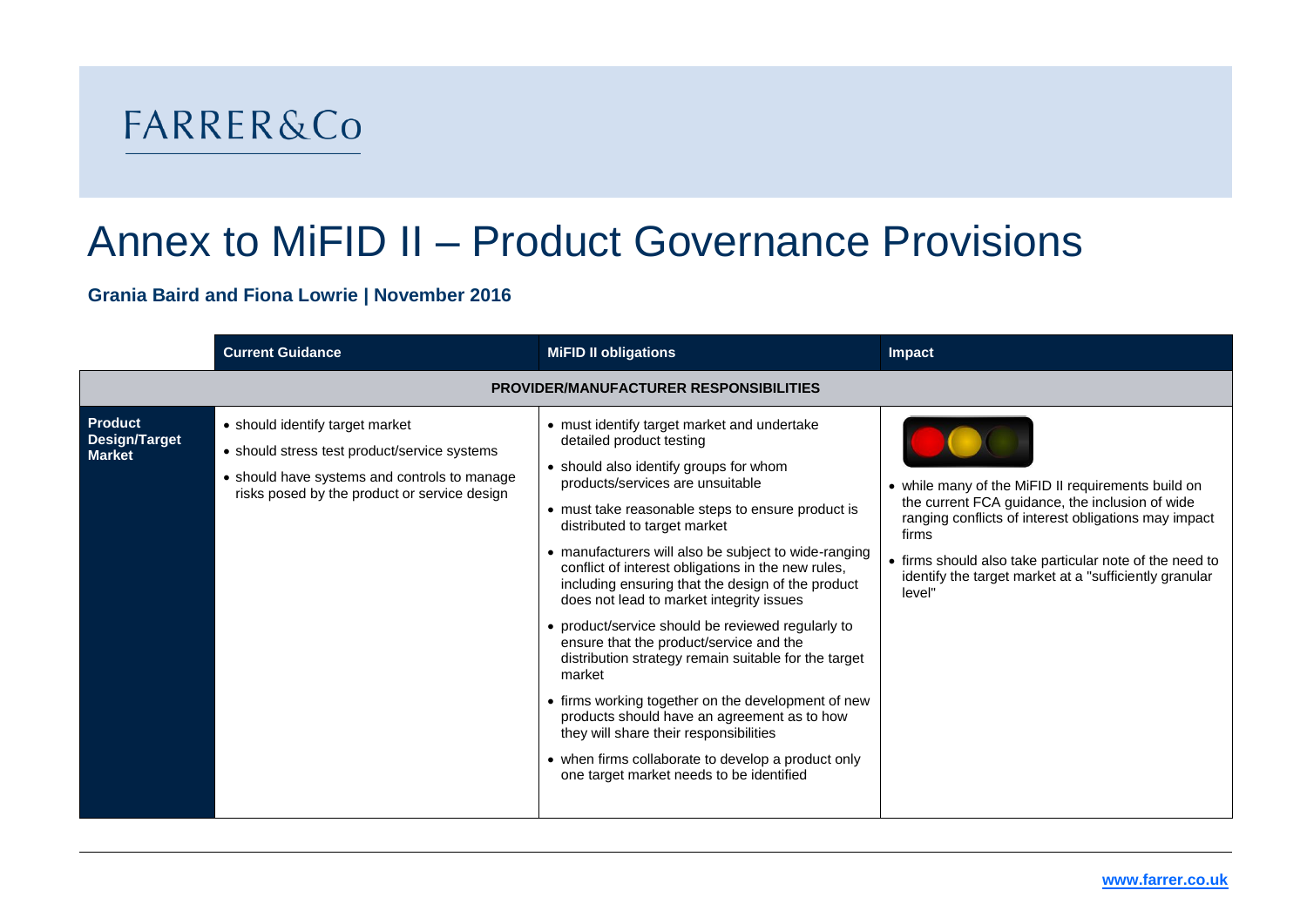|                                              | <b>Current Guidance</b>                                                                                                                                                                                                                                                                                                                                                                                                                                                                                          | <b>MiFID II obligations</b>                                                                                                                                                                                                                                                                                                                                                                                                                                                                                                                                                                                                                                                                                                                                                                                      | Impact                                                                                                                                                                                                                                                                                                                                                                                                                      |
|----------------------------------------------|------------------------------------------------------------------------------------------------------------------------------------------------------------------------------------------------------------------------------------------------------------------------------------------------------------------------------------------------------------------------------------------------------------------------------------------------------------------------------------------------------------------|------------------------------------------------------------------------------------------------------------------------------------------------------------------------------------------------------------------------------------------------------------------------------------------------------------------------------------------------------------------------------------------------------------------------------------------------------------------------------------------------------------------------------------------------------------------------------------------------------------------------------------------------------------------------------------------------------------------------------------------------------------------------------------------------------------------|-----------------------------------------------------------------------------------------------------------------------------------------------------------------------------------------------------------------------------------------------------------------------------------------------------------------------------------------------------------------------------------------------------------------------------|
| <b>Information to</b><br><b>distributors</b> | • information should be sufficient, appropriate,<br>comprehensible, and allow distributors to give<br>advice if appropriate<br>• make it clear if information not intended for<br>customer use                                                                                                                                                                                                                                                                                                                   | • must make available all appropriate information<br>on the product and the target market<br>• must make available information about<br>appropriate channels of distribution<br>• must ensure information is of a standard to allow<br>distributors to understand and recommend the<br>product properly<br>• must make it clear if information not intended for<br>end customer use                                                                                                                                                                                                                                                                                                                                                                                                                              | • provided firms have been following current<br>guidance it is likely that they are meeting or close to<br>meeting the MiFID II requirements                                                                                                                                                                                                                                                                                |
| <b>Selecting</b><br>distribution<br>channel  | • should decide whether consumers of the<br>product need advice prior to purchasing it<br>• should review whether the distribution practice<br>corresponds (or not) to envisaged distribution<br>plan by collecting and analysing management<br>information                                                                                                                                                                                                                                                      | · manufacturers' distribution strategy should favour<br>the sale of the product to the identified target<br>market<br>• manufacturers should collect and review<br>information to detect whether the actual<br>distribution reflects the strategy                                                                                                                                                                                                                                                                                                                                                                                                                                                                                                                                                                | • while MiFID II requirements are broader than those<br>set out in the current guidance, most firms are likely<br>to already be very clear on distribution strategy and<br>process                                                                                                                                                                                                                                          |
| Post-sale<br>responsibilities                | • information provided to distributors must be<br>clear, fair and not misleading<br>• should periodically review products whose<br>performance may vary materially to check<br>whether the product is still meeting target<br>market's needs<br>• breakpoints in the contracts should be<br>communicated clearly to customers<br>• should act fairly and promptly when handling<br>claims or paying out on a product<br>• must establish and maintain an effective and<br>transparent complaints handling system | • must regularly review products to ensure that the<br>product remains appropriate for the target market,<br>to check whether it is reaching consumers it is not<br>suitable for, and to ensure that the distribution<br>strategy remains appropriate<br>• must review products at re-launch or when a<br>crucial event occurs which could affect the return<br>to end customers<br>• breakpoints in the contracts should be<br>communicated clearly to customers<br>• the development and periodic reviews of products<br>should be overseen by the compliance officer<br>• management body also needs to ensure that it<br>has effective oversight of the product governance<br>process<br>• compliance reports should be prepared for the<br>management body and should be available to the<br>FCA on request | • firms will be obliged to include further factors in their<br>product reviews and potentially to carry out a<br>greater number of reviews than they currently do<br>• responsibility for this process will now be<br>specifically attached to the person holding the<br>compliance oversight function<br>• management bodies will need to review further<br>reports and firms may be required to submit them to<br>the FCA |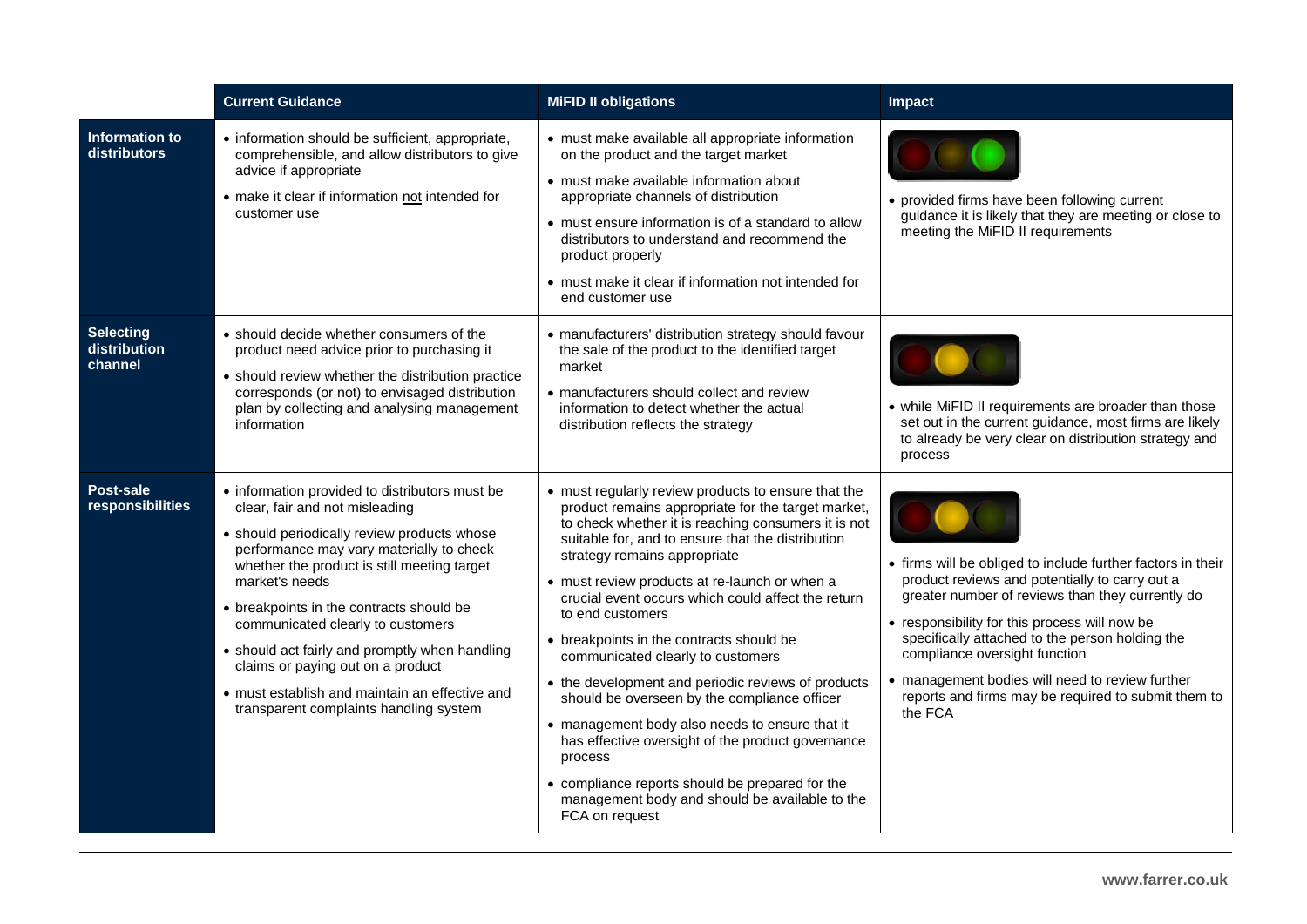|                                                         | <b>Current Guidance</b>                                                                                                                                                                                                                                                          | <b>MiFID II obligations</b>                                                                                                                                                                                                                                                                                                                                                                                                                                                                                                                                                                                                                                              | Impact                                                                                                                                                                                                                                                                                                                                                                                                                      |  |  |
|---------------------------------------------------------|----------------------------------------------------------------------------------------------------------------------------------------------------------------------------------------------------------------------------------------------------------------------------------|--------------------------------------------------------------------------------------------------------------------------------------------------------------------------------------------------------------------------------------------------------------------------------------------------------------------------------------------------------------------------------------------------------------------------------------------------------------------------------------------------------------------------------------------------------------------------------------------------------------------------------------------------------------------------|-----------------------------------------------------------------------------------------------------------------------------------------------------------------------------------------------------------------------------------------------------------------------------------------------------------------------------------------------------------------------------------------------------------------------------|--|--|
| <b>DISTRIBUTOR RESPONSIBILITIES</b>                     |                                                                                                                                                                                                                                                                                  |                                                                                                                                                                                                                                                                                                                                                                                                                                                                                                                                                                                                                                                                          |                                                                                                                                                                                                                                                                                                                                                                                                                             |  |  |
| <b>Product</b><br><b>Design/Target</b><br><b>Market</b> | • no specific responsibilities, although note<br>section on selection of provider                                                                                                                                                                                                | • identify target market<br>• consider whether product/service suitable for<br>target market and who it would be unsuitable for<br>· distribution strategy should be consistent with the<br>needs of target market<br>• product/service should be reviewed regularly to<br>ensure that it remains suitable for the target<br>market<br>• must have processes in place to ensure that<br>product/service meets all applicable regulatory<br>rules<br>• where distributors are not supplying products<br>directly to end customers, distributors should<br>consider whether they are also acting as<br>manufacturers and therefore subject to those<br>obligations as well | • this is an area where there is a significant increase<br>in responsibility for distributors<br>• firms should take particular note of the need to<br>identify the target market at a "sufficiently granular<br>level"<br>• distributors will be required to police the products<br>and services they offer<br>• when a firm acts as both manufacturer and<br>distributor only one target market assessment is<br>required |  |  |
| <b>Information</b><br>requirements                      | • should understand materials before passing<br>them on<br>• should ask for training/information if required<br>• should not distribute products/advice they do<br>not understand<br>• when passing on information to other<br>distributors, should consider how it will be used | • must obtain sufficient information regarding the<br>product/service to understand it<br>• should ask for further training/information if<br>required<br>• should not distribute products/services they do<br>not understand<br>• when passing on information to other distributors,<br>need to consider how it will be used                                                                                                                                                                                                                                                                                                                                            | • these MiFID II requirements should reflect most<br>firms' current practice                                                                                                                                                                                                                                                                                                                                                |  |  |